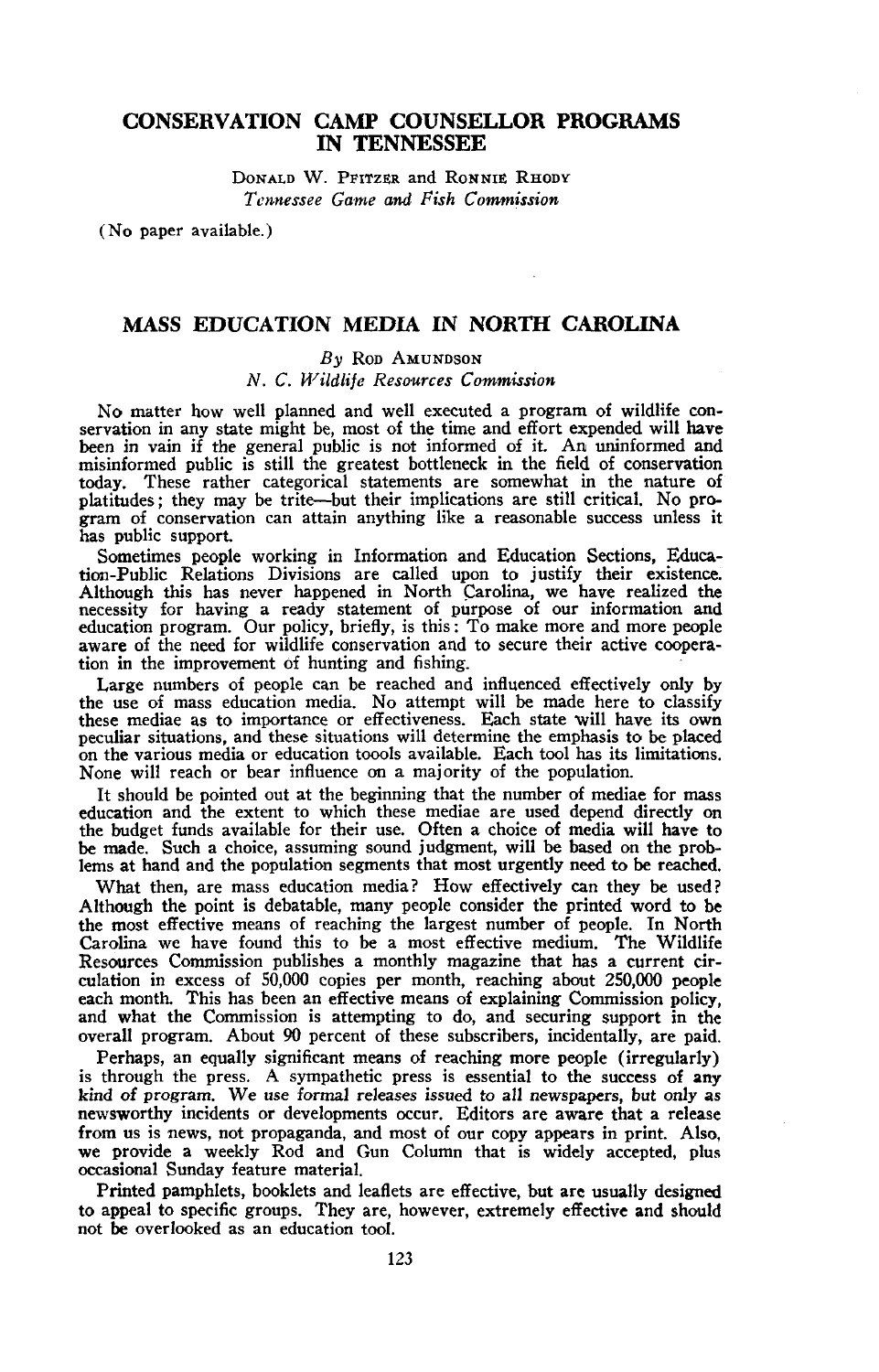With more radio sets in existance than ever before, and the sale of television sets ever increasing, these mediae are of extreme importance. Our news releases go out to all stations in the state, and although we do not advertise our excellent hunting and fishing to non-residents, we send information materials to <sup>a</sup> number of out-of-state radio and television stations (also to newspapers).

Department personnel have been successful in working directly on radio and television programs, providing live shows, doing interviews, films, and slides.

Weare careful to instruct field or operational level personnel to adhere to subjects with which they are familiar and avoid at all costs discussion of matters which are considered to be commission policy. An expansion of cur policy of providing prepared radio and television programs is being given consideration.

Closely associated with radio and television work are motion pictures. Because there are so many motion picture films available to conservation agencies without charge, a good library of conservation films can be maintained on the smallest of budgets. Other educational films can be obtained at a relatively small cost.

We have learned that the most effective films are those we have produced within our own state and designed for home consumption. People, especially sportsmen, like to see subjects that deal with their own locality. Our first film (sound-color, 25 minutes) was produced commercially at a cost in excess of \$20,000. Our second was produced by our own staff and cost less than \$2,000 in cash outlay, not counting salary time and field expenses. We are in the process of producing two more, one on wildlife protection and another on 4-H wildlife conservation projects. Altogether our film library has about twenty titles and over forty prints which are kept in constant circulation.

By timing finished motion picture productions properly they can be used effectively as television material; Twenty-nine minutes for a half-hour program was used five different times by the same station--at the request of viewers. Two productions have been used in part at various times on nationwide programs.

It is apparent that the use of films on television does not destroy their value to ordinary film projection at meetings and schools. In fact, it helps to create <sup>a</sup> demand for them.

In connection with film production we have found that there is a strong demand for short film features for television use. We use black and white film for this because of quicker processing, but with the advent of color telecasting we will use color altogether.

There might be some question as to whether schools and organized youth groups come under the classification of "mass" population segments, but these groups are too important in a conservation-education program to be overlooked.

Our budget does not allow us to employ a staff sufficient to work directly in the clossroom or with individual clubs except in extraordinary circumstances.<br>We still do not have wildlife conservation or conservation of our natural resources as a part of our elementary or high school curriculum. We are approaching this ideal, however, through working with county superintendents and supervisors, teachers, colleges and other leading groups. We have proven that there is much interest in the subject among teachers and among pupils. A recent teaching guide for conservation has been distributed to schools through-<br>out the state. It is too early to measure the effect of this, but there are indications that our state department of public instruction will soon give serious consideration to making conservation, either as such or by intergration, part of the school curriculum.

Most of our youth group work is done directly with organization leaders during the school months, and at various camps and workshops during the summer.

It was proven during World War II that posters are an effective means of influencing public opinion. On several occasions we have placed posters of various kinds in public places and found them to be highly successful. These include safety posters, admonitions to observe the fish and game rules, "Hunting by Permission Only" signs, and others.

**Carl Carl Carl**